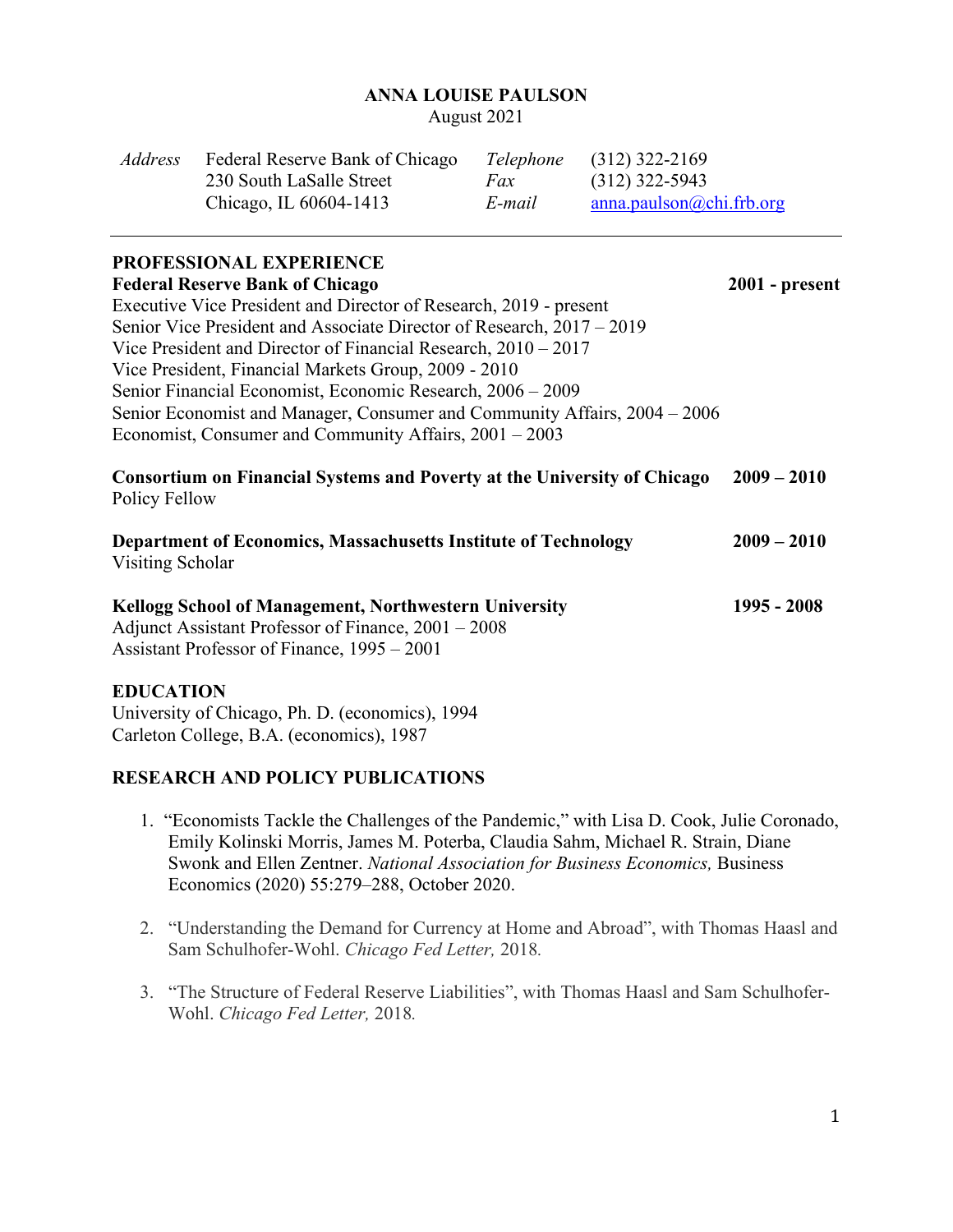- 4. ["What Explains the Decline in Life Insurance Ownership?"](https://www.chicagofed.org/publications/economic-perspectives/2017/8) with Daniel Hartley and Katerina Powers, *Economic Perspectives,* Federal Reserve Bank of Chicago, 2017, Volume 41, No. 2017-8.
- 5. ["The Life Insurance Industry and Systemic Risk: A Bond Market Perspective"](https://ideas.repec.org/a/anr/refeco/v8y2016p155-174.html) with Richard Rosen. *[Annual Review of Financial Economics,](https://ideas.repec.org/s/anr/refeco.html)* Annual Reviews, vol. 8(1), pages 155-174, October 2016.
- 6. "High School Curriculum and Financial Outcomes: The Impact of Mandated Personal Finance and Mathematics Courses" with Shawn Cole and Gauri Kartini Shastry. *Journal of Human Resources*, Volume 51, number 3, 656-698, August 2016.
- 7. "AIG in Hindsight," with Robert McDonald, *Journal of Economic Perspectives,* Volume 29, number 2, 81-105, Spring 2015.
- 8. "Understanding the Relationship between Life Insurers and the Federal Home Loan Banks" with Kyal Berends, Robert McMenamin and Richard Rosen, *Chicago Fed Letter,*  January 2014.
- 9. "Assessing the Vulnerability of the U.S. Life Insurance Industry" with Thanases Plestis, Richard Rosen, Robert McMenamin and Zain Mohey-Deen in *Modernizing Insurance Regulation*, Matt Richardson and Viral Acharya editors. John Wiley & Sons, 2014**.**
- 10. "Smart Money? The Effect of Education on Financial Outcomes," with Shawn Cole and Gauri Kartini Shastry, *Review of Financial Studies,* Volume 27, number 11, July 2014*.*
- 11. "Crises and Confidence: Systemic Banking Crises and Depositor Behavior" with Una Okonkwo Osili, *Journal of Financial Economics,* Volume 111, Issue 3, March 2014.
- 12. "Homebuilders, Affiliated Financing Arms and the Mortgage Crisis" with Sumit Agarwal, Gene Amromin, and Claudine Gartenberg, *Economic Perspectives,* Federal Reserve Bank of Chicago, 2nd quarter, 2014.
- 13. "Housing and Durable Goods Acquisition" with Una Okonkwo Osili, in Handbook of the Economics of International Immigration, Volume 1, edited by Barry R. Chiswick and Paul W. Miller, 2014.
- 14. "What Do U.S. Life Insurers Invest in?" with Robert McMenamin, Thanases Plestis and Richard Rosen, *Chicago Fed Letter,* April 2013.
- 15. "How Liquid Are U.S. Life Insurance Liabilities?" with Robert McMenamin, Zain Mohey-Dean and Richard Rosen, *Chicago Fed Letter,* September 2012.
- 16. "Tempestuous Municipal Debt Markets: Oxymoron or New Reality" with Gene Amromin, *Chicago Fed Letter* October 2011.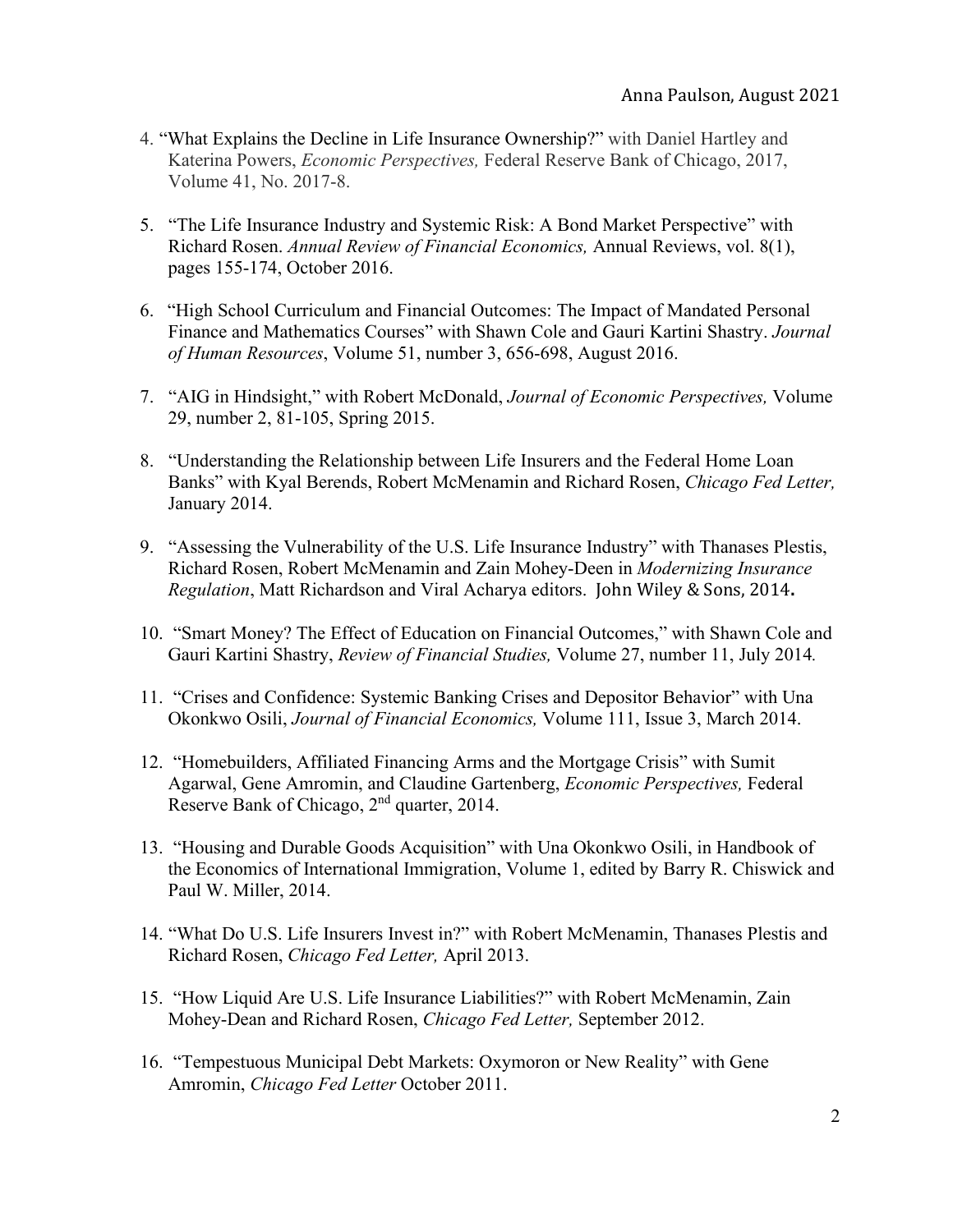- 17. "How do Benefit Adjustments for Government Transfer Programs Compare with Their Participants' Inflation Experiences?" with Leslie McGranahan, *Economic Perspectives,*  Federal Reserve Bank of Chicago, 4<sup>th</sup> quarter 2011.
- 18. "Enhancing Financial Stability: The Case of Financial Market Utilities" with Kirstin Wells, *Chicago Fed Letter*, October 2010.
- 19. "Default Rates on Subprime and Prime Mortgages: Differences & Similarities" with Gene Amromin, *Chicago Fed Profitwise News and Views*, September 2010.
- 20. "Immigrants' Access to Financial Services and Asset Accumulation," with Una Okonkwo Osili, in *Insufficient Funds: Savings, Assets, Credit and Banking Among Low-Income Households,* Barr, Michael and Rebecca Blank editors. New York: Russell Sage Foundation Press, 2009*.*
- 21. "Strategies for Success in Financial Education" with Robin Newberger, *Chicago Fed Letter,* October 2009.
- 22. "Comparing patterns of default among prime and subprime mortgages" with Gene Amromin, *Economic Perspectives*, Federal Reserve Bank of Chicago, 2<sup>nd</sup> quarter, 2009.
- 23. "Raising Capital: The Role of Sovereign Wealth Funds" *Chicago Fed Letter,* January 2009.
- 24. "What Can We Learn about Financial Access from U.S. Immigrants? The Role of Country of Origin Institutions and Immigrant Beliefs" with Una Okonkwo Osili, *World Bank Economic Review,* 2008, 22: 431-455*.*
- 25. "Institutions and Financial Development: Evidence from International Migrants in the United States" with Una Okonkwo Osili, *Review of Economics and Statistics,* Volume 90. Number 3, August 2008*.*
- 26. "The Financial Assimilation of an Immigrant Group in the U.S.: Evidence on the Use of Checking and Savings Accounts, Credit Cards and Currency Exchanges" with Sherrie Rhine, *Journal of Family and Economic Issues,* Vol 29 June 2008*:* 264 – 278.
- 27. Review of "Insurance Against Poverty" edited by Stefan Dercon, *Economic Development and Cultural Change,* Volume 55, Number 3, April 2007.
- 28. "Community Development Spending, 1981 2004" with David Cashin and Julie Gerenrot, *Chicago Fed Letter,* November 2006. (longer version reprinted in *Chicago Fed Profitwise News and Views,* October 2007.)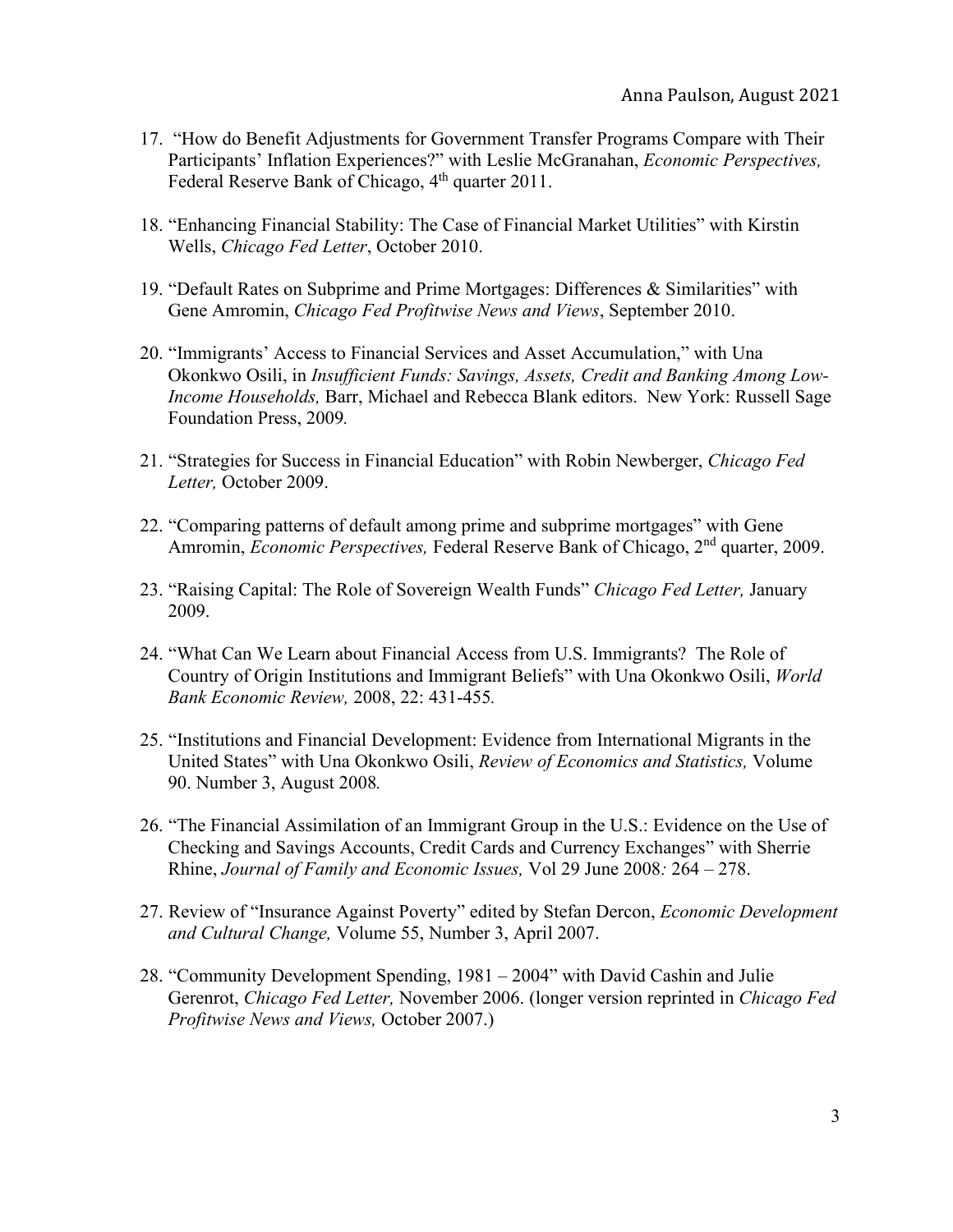- 29. "Financial Access for Immigrants: Lessons from Diverse Perspectives" with Audrey Singer, Robin Newberger and Jeremy Smith. *Monograph published by the Federal Reserve Bank of Chicago and The Brookings Institution*, May 2006.
- 30. "Distinguishing Limited Liability from Moral Hazard in a Model of Entrepreneurship" with Robert Townsend and Alexander Karaivanov, *Journal of Political Economy,* Vol. 114 (1) February 2006, 100-144.
- 31. "Regulatory Incentives and Consolidation: The Case of Commercial Bank Mergers and the Community Reinvestment Act" with Raphael Bostic, Hamid Mehran and Marc Saidenberg, *Advances in Economic Analysis and Policy*: Vol 5: No. 1, Article 2, 2005.
- 32. "Financial Constraints and Entrepreneurship: Evidence from the Thai Financial Crisis" with Robert Townsend, *Economic Perspectives,* Federal Reserve Bank of Chicago, 3rd quarter, 2005.
- 33. "Islamic Finance in the United States: A Small but Growing Industry" with Shirley Chiu and Robin Newberger, *Chicago Fed Letter,* May 2005*.*
- 34. "Entrepreneurship and Financial Constraints in Thailand" with Robert Townsend, *Journal of Corporate Finance,* Volume 10, Issue 2 (March 2004), 229-326.
- 35. "Financial Access for Immigrants: Highlights from the National Conference" with Shirley Chiu and Robin Newberger, *Chicago Fed Letter,* July 2004.
- 36. "Financial Access for Immigrants: Learning from Diverse Perspectives" with Audrey Singer, *Brookings Institution Conference Brief,* October 2004.
- 37. "Bank Expansion Decisions and CRA Performance" with Robin Newberger, *Chicago Fed Profitwise News and Views*, June 2004.
- 38. "A Reconsideration of the (In)Sensitivity of Tests of the Intertemporal Allocation of Consumption to Near Rational Alternatives" with Edward L. Glaeser, *Journal of Economic Dynamics and Control*, 21, 1997.

# **WORKING PAPERS**

Central Clearing and Systemic Liquidity Risk with Thomas King, Travis D. Nesmith and Todd Prono, Federal Reserve Bank of Chicago, No. 2019-12.

The Life Insurance Industry and Systemic Risk: A Bond Market Perspective with Richard J. Rosen, Federal Reserve Bank of Chicago, No. 2016-04.

[Measuring Interest Rate Risk in the Life Insurance Sector: The U.S. and the U.K.](https://www.chicagofed.org/publications/working-papers/2016/wp2016-02) with Daniel Hartley and Richard J. Rosen, Federal Reserve Bank of Chicago, No. 2016-02.